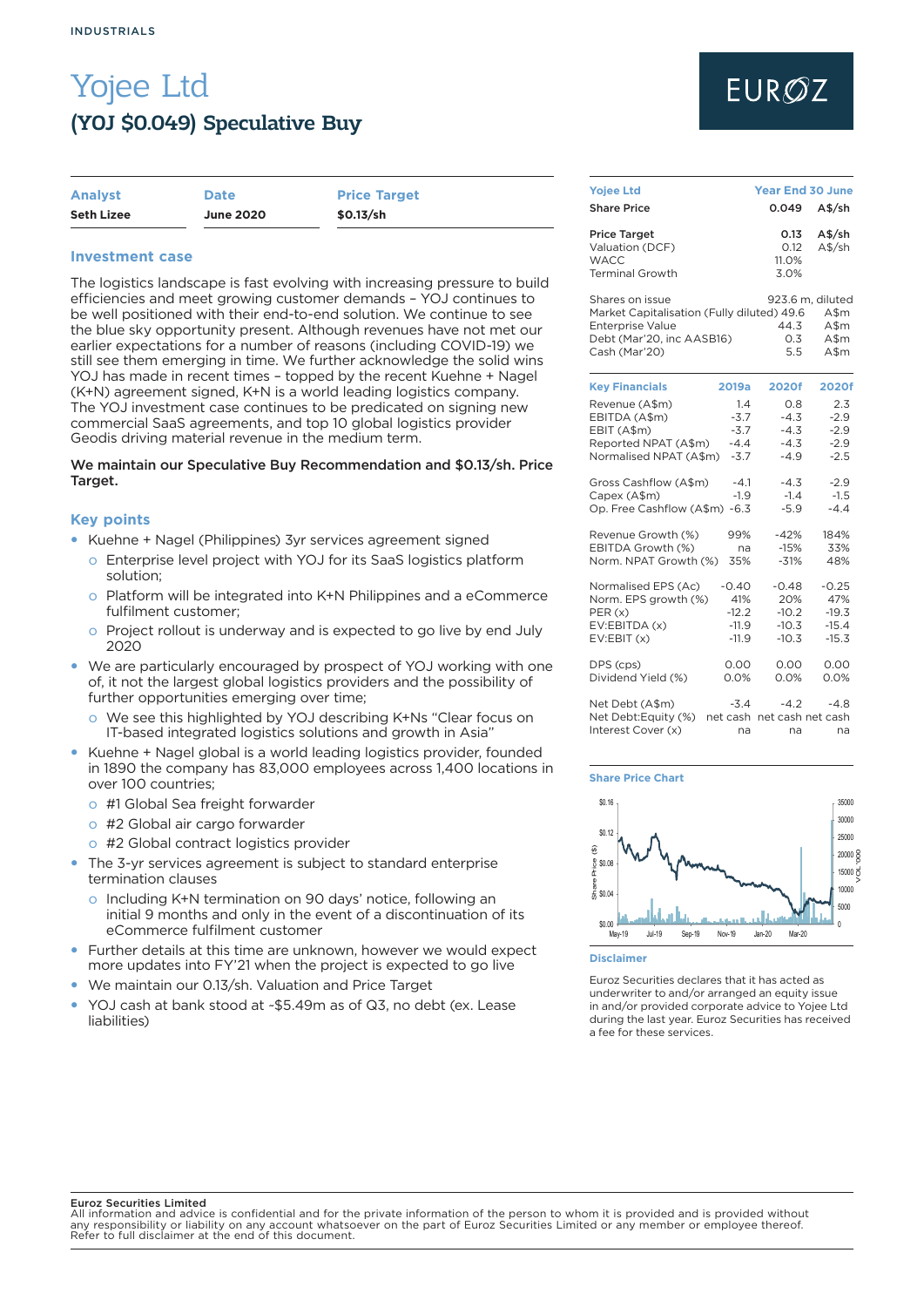# Yojee Ltd (YOJ \$0.049) Speculative Buy

| <b>Financial Statements</b>                                        | 2019a         | <b>2020f</b>   | <b>2021f</b>  |
|--------------------------------------------------------------------|---------------|----------------|---------------|
| <b>Income Statement</b>                                            |               |                |               |
| Revenue<br>COGS                                                    | 1.4<br>0.0    | 0.8<br>0.0     | 2.3<br>O.O    |
| $(-)$ OPEX                                                         | $-5.1$        | $-5.1$         | $-5.2$        |
| EBITDA<br>Depreciation & amortisation                              | -3.7<br>0.0   | -4.3<br>0.0    | $-2.9$<br>0.0 |
| (+/-) Abnormals pre tax                                            | 0.0           | 0.0            | 0.0           |
| EBIT                                                               | -3.7          | $-4.3$         | -2.9          |
| Net Interest income/(expense)<br>Associates                        | 0.0<br>0.0    | 0.0<br>0.0     | 0.0<br>0.0    |
| Other income/(expense)                                             | 0.0           | 0.0            | 0.0           |
| Abnormal items (pretax)                                            | $-0.7$        | 0.0            | 0.0           |
| EBT<br>Tax expense                                                 | $-4.4$<br>0.0 | -4.3<br>0.0    | $-2.9$<br>0.0 |
| Discontinued operations                                            | 0.0           | 0.0            | 0.0           |
| Minority interest<br>Preference Dividends                          | 0.0<br>0.0    | 0.0<br>0.0     | 0.0<br>0.0    |
| <b>Reported Earnings</b>                                           | -4.4          | -4.3           | $-2.9$        |
| Adjustments (one off)                                              | 0.7           | $-0.6$         | 0.4           |
| <b>Normalized Net Profit</b><br>Dividends                          | -3.7<br>0.0   | -4.9<br>0.0    | $-2.5$<br>0.0 |
| Retained earnings                                                  | $-3.7$        | $-4.9$         | $-2.5$        |
| Cash flow (A\$m)                                                   | 2019a         | 2020f          | 2021f         |
| <b>Pretax Profit</b>                                               | $-4.4$        | $-4.9$         | $-3.6$        |
| + Depreciation<br>-/+ associates profit/loss                       | 0.0<br>0.0    | 0.6<br>0.0     | 0.7<br>O.O    |
| + associates dividends                                             | 0.0           | 0.0            | 0.0           |
| + Foreign Exchange loss/(gain)                                     | O.O           | 0.0            | O.O           |
| - Tax Paid<br>+ inc (- dec) in provisions                          | O.O<br>0.1    | O.O<br>O.O     | O.O<br>O.O    |
| +/- writedowns/revals                                              | O.O           | 0.0            | 0.0           |
| - Profit/+ loss on disposal<br>+/- Other                           | O.O<br>0.2    | O.O<br>0.0     | O.O<br>0.0    |
| <b>Gross Cashflow</b>                                              | $-4.1$        | -4.3           | $-2.9$        |
| - Capital expenditure                                              | $-1.9$        | $-1.4$         | $-1.5$        |
| +/- Changes in working capital<br><b>Operating Free Cashflow</b>   | -0.3<br>-6.3  | $-0.2$<br>-5.9 | 0.0<br>$-4.4$ |
| +/- Acq of subs/other investments                                  | 0.0           | 0.0            | 0.0           |
| - Dividends                                                        | O.O           | 0.0            | 0.0           |
| + Proceeds from equiy raised<br>+/- Proceeds from disp of subs/FAs | 7.6<br>0.0    | 6.7<br>0.0     | 5.0<br>0.0    |
| +/- Minority interests                                             | 0.0           | O.O            | 0.0           |
| +/- Other<br>Net cashflow                                          | 0.0<br>1.3    | O.O<br>0.8     | 0.0<br>0.6    |
| Cash at beginning of period                                        | 2.0           | 3.4            | 4.2           |
| Cash at end of period                                              | 3.4           | 4.2            | 4.8           |
| <b>Balance Sheet (\$m)</b>                                         | 2019a         | 2020f          | 2021f         |
| Cash<br>Receivables                                                | 3.4<br>0.1    | 4.2<br>O.1     | 4.8<br>O.2    |
| Inventory                                                          | 0.0           | O.O            | 0.0           |
| Other financial assets                                             | 0.1           | 0.1            | 0.1           |
| Current tax assets<br>Loan receivables                             | O.O<br>O.O    | O.O<br>0.0     | O.O<br>O.O    |
| <b>Current assets</b>                                              | 3.6           | 4.3            | 5.1           |
| Receivables<br>Property, plant and equipment                       | 0.0<br>0.0    | 0.0<br>0.1     | 0.0<br>0.1    |
| Goodwill                                                           | 0.0           | 0.0            | O.O           |
| Other Intangibles                                                  | 5.1<br>0.0    | 5.9            | 6.6<br>0.0    |
| Other<br>Deferred Tax Assets                                       | 0.0           | 0.0<br>0.0     | 0.0           |
| Non current assets                                                 | 5.1           | 6.0            | 6.7           |
| Total Assets<br>Payables                                           | 8.7<br>0.3    | 10.3<br>0.1    | 11.8<br>O.2   |
| Interest bearing liabilties                                        | 0.0           | 0.0            | 0.0           |
| Provisions                                                         | 0.1           | 0.1            | O.1           |
| Other<br>Current tax liabilities                                   | 0.3<br>0.0    | 0.3<br>0.0     | 0.3<br>0.0    |
| <b>Current Liabilities</b>                                         | 0.7           | 0.5            | 0.6           |
| Payables<br>Interest bearing liabilties                            | 0.0           | 0.0            | 0.0           |
| Provisions                                                         | 0.0<br>0.0    | 0.0<br>0.0     | 0.0<br>0.0    |
| Deferred tax liabilities                                           | 0.0           | 0.0            | 0.0           |
| <b>Non Current Liabilities</b><br><b>Total Liabilities</b>         | 0.0<br>0.7    | 0.0<br>0.5     | 0.0<br>0.6    |
| Net Assets                                                         | 8.0           | 9.8            | 11.2          |
| Contributed equity                                                 | 25.1          | 31.8           | 36.8          |
| Reserves<br>Accumulated profit / (losses)                          | 0.5<br>-17.6  | 0.5<br>$-22.5$ | 0.5<br>-26.1  |
| Non controlling interests                                          | 0.0           | 0.0            | 0.0           |
| Total equity                                                       | 8.0           | 9.8            | 11.2          |

### **Performance Ratios 2019a 2020f 2021f** Growth & Margins Revenue Growth 99% -42% 184% EBITDA Growth na -15% 33% EBIT Growth 35% -16% 33% Normalized Net Profit Growth 35% -31% 48% EBITDA margin -270.2% -535.0% -126.3% EBIT margin -270.2% -536.5% -127.0% Normalized net profit margin -270.2% -608.3% -111.0% Effective tax rate <u>Liquidity</u><br>Capex/depreciation (x) na 122.7 96.0 Current ratio (x)  $-5.3 -8.9 -8.1$ <br>Current ratio (x)  $-5.3 -8.9 -8.1$ <br>Quick ratio (x)  $-13.4 -53.3 -22.2$  $\frac{q}{13.4}$  -53.3 -22.2<br>Receivable days  $\frac{37}{40}$  -13.4 -53.3 -22.2 Receivable days and the contract of the contract of the contract of the contract of the contract of the contra<br>
Receivable days and the contract of the contract of the contract of the contract of the contract of the contra - Alexandre and the control of the control of the control of the control of the control of the control of the c<br>- The control of the control of the control of the control of the control of the control of the control of the Payable days <mark>Risk Measures</mark><br>Dividend Cover (x) na na na Payout ratio (%) and the contraction of the contraction of the contraction of the contraction of the contraction of  $0\%$  and  $0\%$  and  $0\%$  and  $0\%$  and  $0\%$  and  $0\%$  and  $0\%$  and  $0\%$  and  $0\%$  and  $0\%$  and  $0\%$  Net interest cover (x) na na na net cash net cashnet cash **Returns** Return on average capital employed (%) -126% -97% -55%<br>Return on invested capital (%) --114% -79% -46% WACC (%) 11% 11% 11%<br>Refurn on assets (%) 11% 11% 11% 11%<br>Refurn on assets (%) 143% -42% -42% Return on assets (%) -43% -42% -24% Return on average equity (%) -68% -48% -28% Company cost of equity (%) **Share Data/Valuation 2019a 2020f 2021f** Share Data Issued shares (m) 853 983 983<br>
Weighted ave shares (m) 810 918 983 Weighted ave shares (m) 810 918 983 Fully diluted shares (m) 924 1012 995 Basic EPS (c)  $-0.5$  -0.5 -0.3<br>YoY change (%)  $43\%$  -13% 37% YoY change (%) 43% -13% 37% Fully diluted EPS (c) -0.5 -0.4 -0.3 YoY change (%) 30% -10% 32% Fully diluted normalised EPS (c) -0.4 -0.5 -0.3 YoY change (%) 41% 20% 47% Dividend cps 0.00 0.00 0.00 Franking (%) 100% 100% 100% FCF/share (c)  $-0.8$  -0.6 -0.4<br>NBV/share (c) 0.9 1.0 1.1 NBV/share (c)  $0.9$  1.0 1.1<br>NTA/Share (c) 0.3 0.4 0.5 NTA/Share (c) **Valuation** PER (Basic) (x) -9.1 -10.5 -16.6 PER (Fully diluted) (x) -10.3 -11.5 -16.8 PER (Fully diluted, normalized) (x) -12.2 -10.2 -19.3<br>P/FCPS (x) -6.3 -7.7 -111 P/FCPS (x) -6.3 -7.7 -11.1 Price/NBV (x) 5.2 4.9 4.3 Price/NTA (x) 14.3 12.2 10.5 Dividend Yield (%) 0.0% 0.0% 0.0% Fully diluted normalized 3 yr EPS Cagr (%) na na na PEG ratio (x) na na na EV 41.9 45.4 43.9 EV/EBITDA (x) -11.9 -10.3 -15.4 EV/EBIT (x) -11.9 -10.3 -15.3<br>EV/Revenue (x) -11.9 -10.3 -15.3<br>EV/Revenue (x) -22 -55.3 -19.5 EV/Revenue (x) 32.2 55.3 19.5 NPV (A\$/sh) 0.12 WACC (%) 11% **Other Information** Major shareholders: Reef Investments 9% Estimated free float (m) 805<br>12-mth High/Low (A\$/sh) 805<br>20.125-0.012 12-mth High/Low (A\$/sh) 0.125-0.012<br>
Average daily volume (m) 0.125-0.012<br>
ASX Code YOJ Average daily volume (m) ASX Code YOJ Next result

### **Company Description**

Yojee's logistics software utilises Artificial Intelligence (AI) and Machine Learning to optimise and manage delivery operations for the Global logistics industry. Yojee's software is provided via a software as a service (Saas) model to empower small and medium enterprises with the ability to achieve cost efficiencies only the industry giants have enjoyed before, as well as to help large multinationals integrate with SME's for 'last mile' delivery, with a focus on the South East Asian markets

#### Euroz Securities Limited

All information and advice is confidential and for the private information of the person to whom it is provided and is provided without<br>any responsibility or liability on any account whatsoever on the part of Euroz Securit

# **EURØZ**